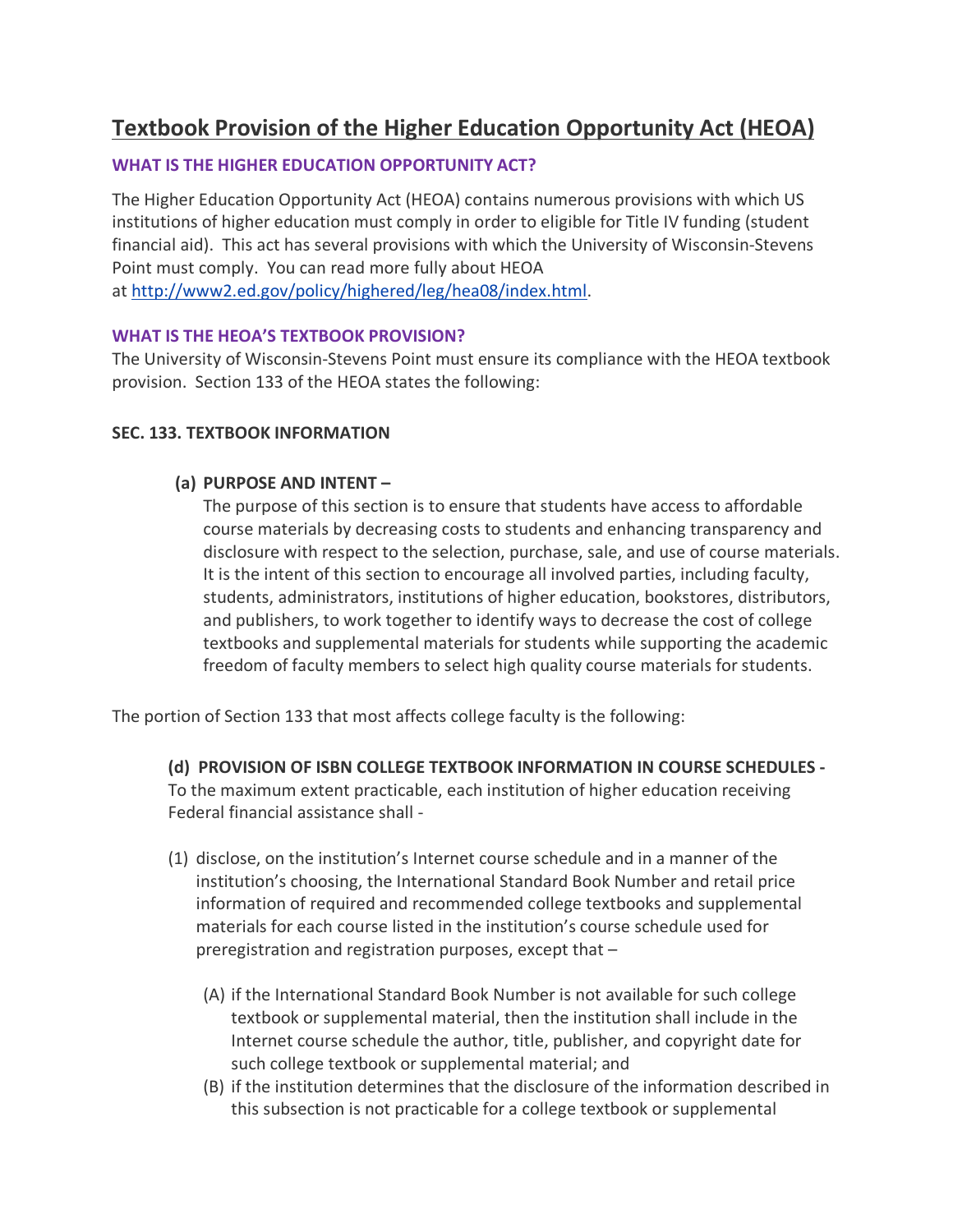material, then the institution shall so indicate by placing the designation 'To Be Determined' in lieu of the information required under this subsection; and

(2) if applicable, include on the institution's written course schedule a notice that textbook information is available on the institution's Internet course schedule, and the Internet address for such schedule.

*In other words, by the time registration opens for students, they should be able to view not only the courses available but the textbooks (or other supplemental materials) that will be required for the course. You can read the full list of provisions at [http://content.efollett.com/HEOA/library/HEOATextbookProvision.pdf.](http://content.efollett.com/HEOA/library/HEOATextbookProvision.pdf)*

#### **WHAT PROCESS HAS UWSP DEVELOPED TO ENSURE COMPLIANCE WITH THIS PROVISION?**

- 1. All faculty must provide textbook information for the classes they are scheduled to teach **by March 1st for the Summer/Fall** term and **October 1 for Winterim/Spring**  terms.
- 2. Departments and faculty will enter textbook and material information through the WINPRISM site.
- 3. For courses where no current faculty member is listed, the department head should list "TBA" but still list the course textbooks that will be used.

# Frequently asked questions about HEOA's Textbook Information Provision

#### **Question 1: What's the Intention of the HEOA requirements?**

The intention of textbook information requirements is:

- To ensure that students have access to affordable course materials by decreasing costs to students and enhancing transparency and disclosure with respect to the selection, purchase, sale, and use of course materials." (See PURPOSE AND INTENT of Section 133 for more details).
- To encourage all involved parties…to work together to identify ways to decrease the cost of college textbooks and supplemental materials for students while supporting the academic freedom of faculty members to select high quality course materials for students."

#### **Question 2: Will these requirements interfere with academic freedom?**

The law contains a RULE OF CONSTRUCTION: "Nothing in this section shall be construed to supersede the institutional autonomy or academic freedom of the instructors involved in the selection of college textbooks, supplemental materials, and other classroom materials."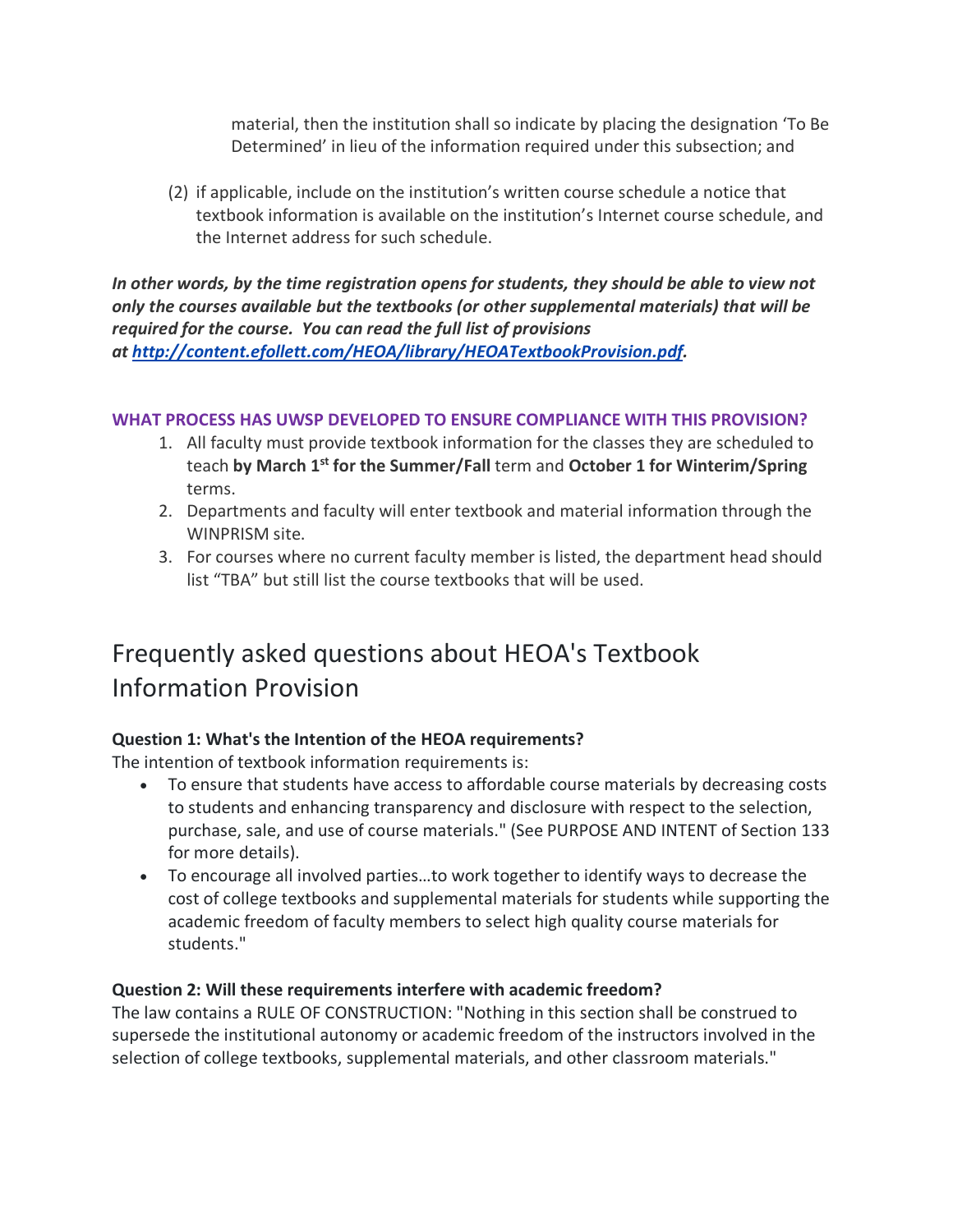#### **Question 3: What are the essential requirements that campuses must satisfy?**

"To the maximum extent practicable, each institution of higher education receiving Federal financial assistance shall—"Disclose, on the institution's internet course schedule and in a manner of the institution's choosing, the ISBN (International Standard Book Number) and retail price information of required and recommended college textbooks and supplemental materials for each course listed in the institution's course schedule used for preregistration and registration purposes."

#### **Question 4: Are there additional recommendations that campuses need to satisfy?**

"An institution… is encouraged to disseminate to its students information regarding:

- Availability of institutional programs for renting textbooks or purchasing used textbooks
- Availability of institutional textbook buy-back programs
- Availability of alternative content delivery programs; or
- Other available institutional cost-savings strategies"

You can provide students direct communications and through student organizations links to your campus bookstore programs.

#### **Question 5: What happens if a campus does not comply with these requirements and recommendations?**

Complying with the HEOA requirements is a condition for the institution receiving student financial aid from the Federal government. Non-compliance could put at risk money in Federal student assistance for our UWSP students.

#### **Question 6: What do we do when we do not know what materials are assigned for the course?**

"if the institution determines that the disclosure of the information described in this subsection is not practicable for a college textbook or supplemental material, then the institution shall so indicate by placing the designation "To Be Determined" in lieu of the information required under this subsection;"

There are many challenges to providing the textbook information in a timely and accurate manner. Classes are cancelled or added, faculty assignments to classes change sometimes at the last minute. Continuously improving the percentage of courses with textbook information over time is what we can reasonably do.

### **Question 7: Who is responsible for implementing-maintaining HEOA requirements on my campus?**

Collaboration across a wide range of units on your campus will be key to your campus' successful compliance to HEOA requirements and fulfilling the intent on the law. Each campus has established processes that include key campus personnel that ensure the campus is meeting HEOA requirements.